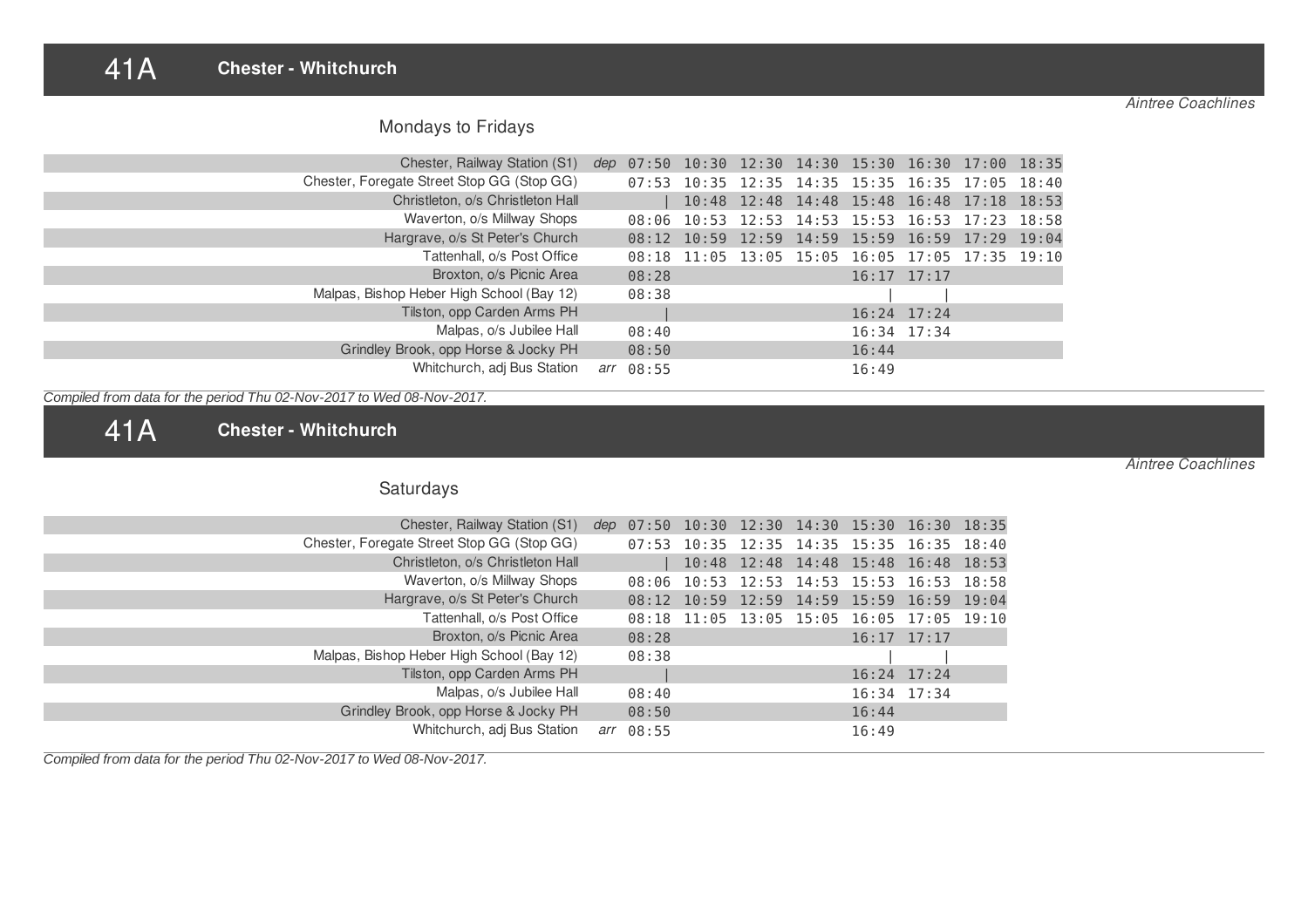## 41A **Chester - Tattenhall**

*Aintree Coachlines*

| Sundays |  |
|---------|--|
|---------|--|

| Chester, Railway Station (S1) dep 10:30 11:30 12:30 14:30 15:30 16:30 |  |  |                                           |  |  |
|-----------------------------------------------------------------------|--|--|-------------------------------------------|--|--|
| Chester, Foregate Street Stop BB (Stop BB)                            |  |  | 10:33 11:33 12:33 14:33 15:33 16:33 17:20 |  |  |
| Boughton, opp The Peacock                                             |  |  | 10:39 11:39 12:39 14:39 15:39 16:39 17:25 |  |  |
| Christleton, o/s Christleton Hall                                     |  |  | 10:43 11:43 12:43 14:43 15:43 16:43 17:29 |  |  |
| Waverton, o/s Millway Shops                                           |  |  | 10:48 11:48 12:48 14:48 15:48 16:48       |  |  |
| Waverton, opp St Peter's Church                                       |  |  | 10:50 11:50 12:50 14:50 15:50 16:50       |  |  |
| Hargrave, o/s St Peter's Church                                       |  |  | 10:53 11:53 12:53 14:53 15:53 16:53       |  |  |
| Tattenhall, o/s Post Office arr 11:00 12:00 13:00 15:00 16:00 17:00   |  |  |                                           |  |  |

*Compiled from data for the period Thu 02-Nov-2017 to Wed 08-Nov-2017.*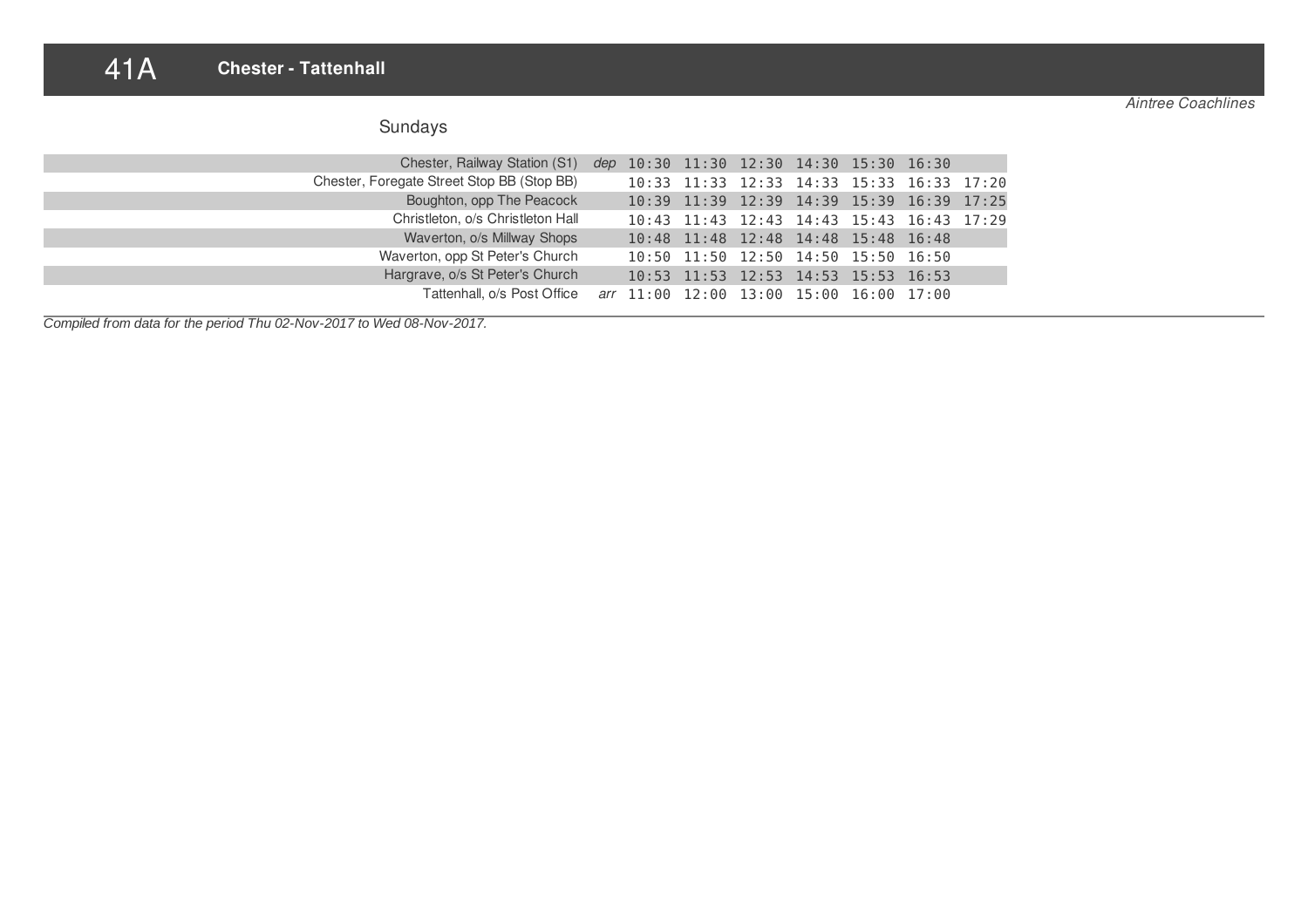#### 41A **Whitchurch - Chester**

# Mondays to Fridays

| Whitchurch, adj Bus Station dep           |  | 08:10           |  | 15:20                                                   |                 |
|-------------------------------------------|--|-----------------|--|---------------------------------------------------------|-----------------|
| Grindley Brook, adj Horse & Jocky PH      |  | 08:16           |  | 15:26                                                   |                 |
| Malpas, opp The Cross                     |  | $07:22$ $08:26$ |  |                                                         | 15:36 18:36     |
| Malpas, Bishop Heber High School (Bay 12) |  | 08:33           |  | 15:45                                                   |                 |
| Tilston, adj Carden Arms PH               |  | $07:33$ $08:42$ |  |                                                         | 18:47           |
| Broxton, opp Picnic Area                  |  | $07:40$ $08:49$ |  |                                                         | $15:55$ $18:54$ |
| Tattenhall, opp Post Office               |  | $07:51$ 09:00   |  | $11:05$ $13:05$ $15:15$ $16:05$ $19:05$                 |                 |
| Hargrave, opp St Peter's Church           |  |                 |  | $07:58$ $09:07$ $11:12$ $13:12$ $15:22$ $16:12$ $19:12$ |                 |
| Waverton, opp Millway Shops               |  |                 |  | 08:03 09:12 11:17 13:17 15:27 16:17 19:17               |                 |
| Christleton, opp Christleton Hall         |  |                 |  | 08:08 09:17 11:22 13:22 15:35 16:22 19:22               |                 |
| Chester, The Bars (Stop L)                |  |                 |  | 08:23 09:31 11:35 13:35 15:52 16:35 19:37               |                 |
| Chester, Railway Station (S4)             |  |                 |  | arr 08:25 09:33 11:37 13:37 15:54 16:37 19:39           |                 |

*Compiled from data for the period Thu 02-Nov-2017 to Wed 08-Nov-2017.*

41A **Whitchurch - Chester**

Saturdays

| Whitchurch, adj Bus Station dep           |  | 08:10           |  |                                                         | 15:20 |                 |
|-------------------------------------------|--|-----------------|--|---------------------------------------------------------|-------|-----------------|
| Grindley Brook, adj Horse & Jocky PH      |  | 08:16           |  |                                                         | 15:26 |                 |
| Malpas, opp The Cross                     |  | $07:22$ $08:26$ |  |                                                         |       | 15:36 18:36     |
| Malpas, Bishop Heber High School (Bay 12) |  | 08:33           |  |                                                         | 15:45 |                 |
| Tilston, adj Carden Arms PH               |  | $07:33$ $08:42$ |  |                                                         |       | 18:47           |
| Broxton, opp Picnic Area                  |  | $07:40$ $08:49$ |  |                                                         |       | $15:55$ $18:54$ |
| Tattenhall, opp Post Office               |  | $07:51$ $09:00$ |  | $11:05$ 13:05 15:15 16:05 19:05                         |       |                 |
| Hargrave, opp St Peter's Church           |  |                 |  | $07:58$ $09:07$ $11:12$ $13:12$ $15:22$ $16:12$ $19:12$ |       |                 |
| Waverton, opp Millway Shops               |  |                 |  | 08:03 09:12 11:17 13:17 15:27 16:17 19:16               |       |                 |
| Christleton, opp Christleton Hall         |  |                 |  | 08:08 09:17 11:22 13:22 15:35 16:22 19:20               |       |                 |
| Chester, The Bars (Stop L)                |  |                 |  | 08:21 09:30 11:35 13:35 15:52 16:35 19:29               |       |                 |
| Chester, Railway Station (S4)             |  |                 |  | arr 08:23 09:32 11:37 13:37 15:54 16:37 19:30           |       |                 |

*Compiled from data for the period Thu 02-Nov-2017 to Wed 08-Nov-2017.*

*Aintree Coachlines*